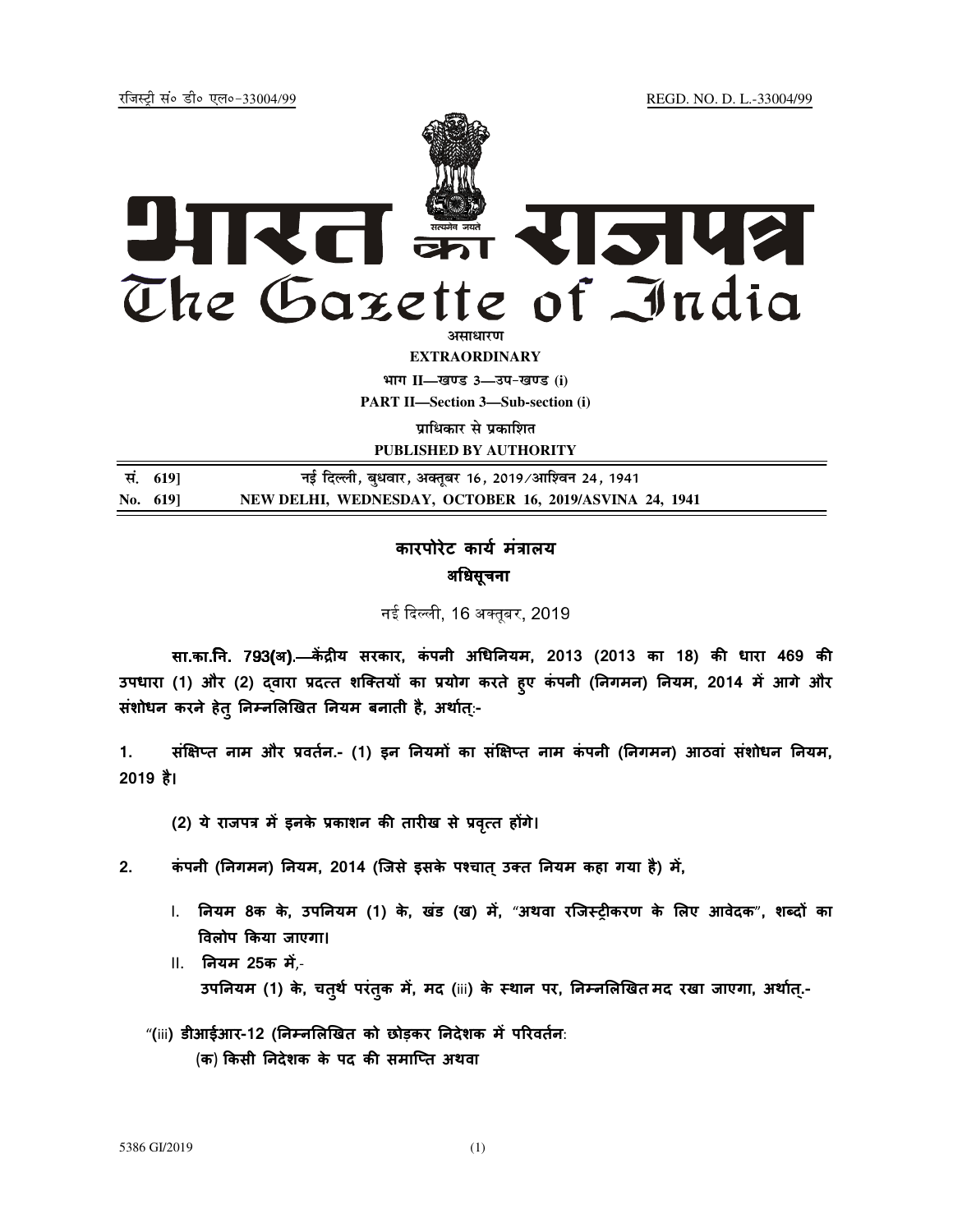- (ख) ऐसी कंपनी जहां कुल निदेशकों की संख्या धारा 164 के अधीन सभी अथवा किसी एक निदेशक की अनहेता के कारण धारा 149 की उपधारा (1) खंड (क) में निर्धारित न्यूनतम संख्या से कम हैं, में निदेशकों की नियुक्ति।
- (ग) ऐसी कंपनी जहां सभी निदेशकों अथवा किसी एक निदेशक के डीआईएन निष्क्रिय कर दिए गए है, में किसी निदेशक की नियुक्ति।
- (घ) इस अधिनियम अथवा दिवाला और शोधन अक्षमता संहिता, 2016 के उपबंधों के अधीन न्यायालय या अधिकरण या अपीलीय अधिकरण द्वारा पारित आदेश के कार्यान्वयन हेतु निर्देशक (निदेशकों) की नियुक्ति।"।

।।।. नियम 28 में, उप-नियम (1) के पश्चात्, निम्नलिखित उप-नियम अंतःस्थापित किए जाएंगे, अर्थात्.-

"(2) प्रादेशिक निदेशक, उपनियम (1) में संदर्भित आवेदन की जांच करेगा और आवेदन को बिना किसी सुनवाई के आदेश के लिए प्रस्तुत किया जाएगा तथा आवेदन को अनुमोदित करने अथवा इसे निरस्त करने के आदेश को हर तरह से पूर्ण आवेदन की प्राप्ति के पद्रह दिन के भीतर पारित किया जाएगा।

(3) उसी राज्य के भीतर रजिस्ट्रीकृत कपनी कार्यालय के अतरण के लिए ज्ञापन के परिवर्तन को अनुमोदित करने | संबंधी प्रादेशिक निदेशक के आदेश की प्रमाणित प्रति, आदेश की प्रमाणित प्रति की प्राप्ति की तारीख से तीस दिन के भीतर राज्य के रजिस्ट्रार के समक्ष फीस के साथ प्ररूप संख्या आईएनसी-28 में फाइल किया जाएगा।"।

[फा. सं. 1/13/2013-सीएल-V, खंड-IV]

के वी आर मर्ति संयक्त सचिव

]म संWया अधसचना ू संWयाअधसचना ू क! तारख 1.  $\frac{1}{2}$   $\frac{1}{2}$   $\frac{1}{2}$   $\frac{1}{2}$   $\frac{1}{2}$   $\frac{1}{2}$   $\frac{1}{2}$   $\frac{1}{2}$   $\frac{1}{2}$   $\frac{1}{2}$   $\frac{1}{2}$   $\frac{1}{2}$   $\frac{1}{2}$   $\frac{1}{2}$   $\frac{1}{2}$   $\frac{1}{2}$   $\frac{1}{2}$   $\frac{1}{2}$   $\frac{1}{2}$   $\frac{1}{2}$   $\frac{1}{2}$   $\frac{1}{2}$ 2. सा.का.नि.  $442(3)$  29-05-2015 3. सा.का.नि.  $99(3)$  22-01-2016 4.  $\boxed{q_1 = \frac{1}{23-03-2016}}$ 5. सा.का.नि. 743(अ) 27-07-2016 6.  $\frac{1}{201}$  सा.का.नि. 936(अ) 01-10-2016 7. सा.का.न. 1184(अ) 29-12-2016 8. सा.का.नि. 70(अ) 25-01-2017 9. सा.का.नि.955(अ) 27.07.2017 10. सा.का.नि.49(अ) 20.01.2018 11. **सा.का.नि.**284(अ) 23.03.2018 12. सा.का.न.708(अ) 27.07.2018 13. सा.का.न.1219(अ) 18.12.2018 14. सा.का.न.144(अ) 21.02.2019 15.  $\frac{1}{2}$  सा.का.नि.180(अ) 06.03.2019

**टिप्पणी :** मूल नियम सा.का.नि. संख्या 250(अ) तारीख 31 मार्च, 2014 द्वारा भारत के राजपत्र, असाधारण, भाग II, खंड-3, उप-खंड (i) में प्रकाशित किए गए और निम्नलिखित अधिसूचनाओं द्वारा इसमें पश्चातवर्ती संशोधन किए गए:-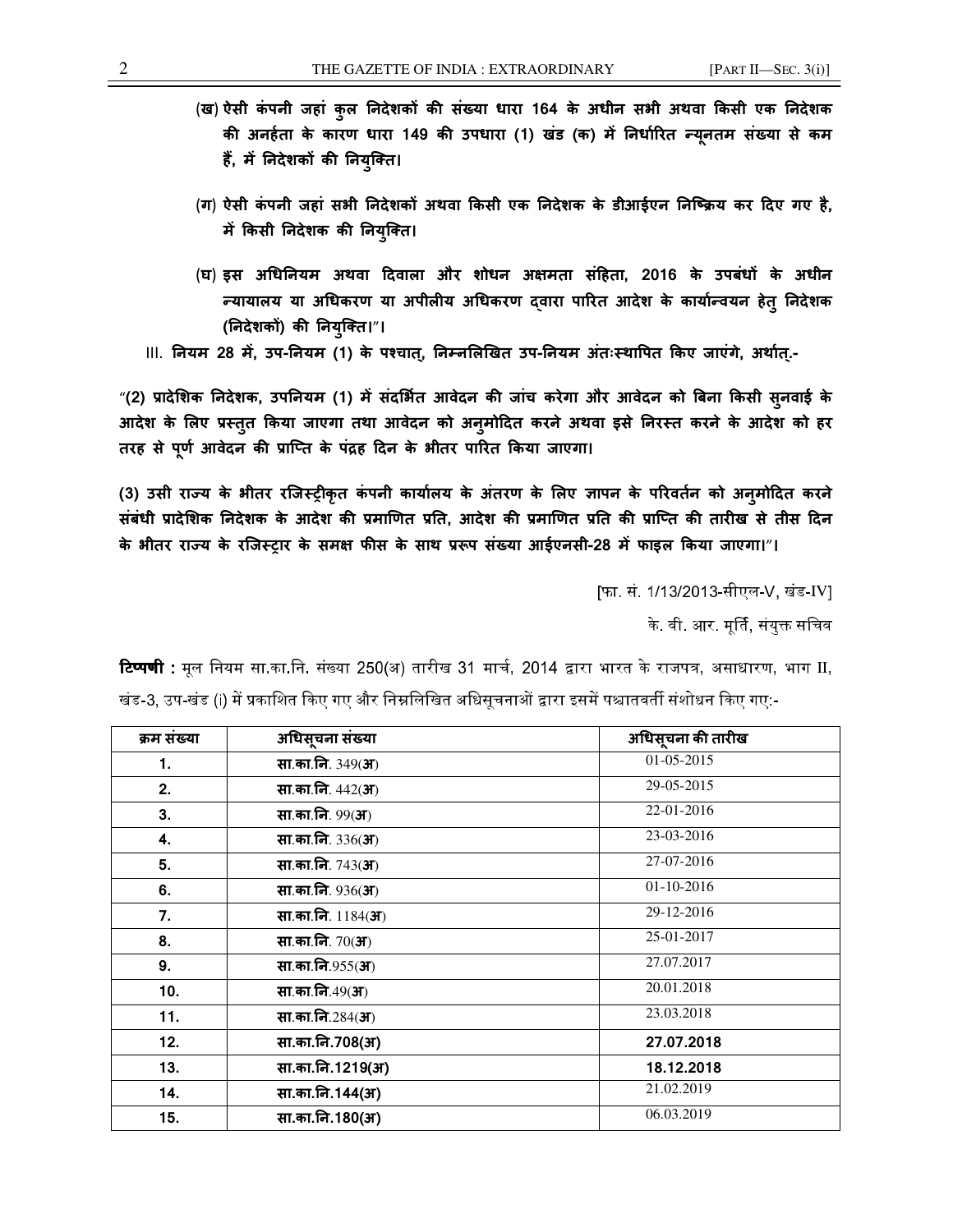| 16. | सा.का.नि.275(अ) | 29.03.2019 |
|-----|-----------------|------------|
| 17. | सा.का.नि.332(अ) | 25.04.2019 |
| 18. | सा.का.नि.357(अ) | 10.05.2019 |
| 19. | सा.का.नि.411(अ) | 07.06.2019 |
| 20. | सा.का.नि.803(अ) | 28.08.2019 |

## **MINISTRY OF CORPORATE AFFAIRS**

## **NOTIFICATION**

New Delhi, the 16th October, 2019

**G.S.R. 793(E).—**In exercise of the powers conferred by sub-sections (1) and (2) of section 469 of the Companies Act, 2013 (18 of 2013), the Central Government hereby makes the following rules further to amend the Companies (Incorporation**)** Rules, 2014, namely: -

- **1. Short title and Commencement.-** (1) These rules may be called the Companies (Incorporation)Eighth Amendment Rules, 2019.
	- (2) They shall come into force from the date of publication in the Official Gazette.
- 2. In the Companies (Incorporation) Rules, 2014 (herein after referred to as the said rules),

I. in rule 8A, in sub-rule(1), in clause (b), the words and figure "or applicant for registration,", shall be omitted.

II. in rule 25A,-

in sub-rule (1), in the fourth proviso, for the item (iii), the following shall be substituted, namely.-

"(iii) DIR-12 (changes in Director except in case of:

(a) cessation of any director or

(b) appointment of directors in such company where the total number of directors are less than the minimum number provided in clause (a) of sub-section (1) of section 149 on account of disqualification of all or any of the director under section 164.

(c) appointment of any director in such company where DINs of all or any its director(s) have been deactivated.

(d) appointment of director(s) for implementation of the order passed by the Court or Tribunal or Appellate Tribunal under the provisions of this Act or under the Insolvency and Bankruptcy Code, 2016).".

III. In the said rule 28, after sub-rule (1), the following rules shall be inserted, namely.-

"(2) The Regional Director shall examine the application referred to in sub-rule (1) and the application may be put up for orders without hearing and the order either approving or rejecting the application shall be passed within fifteen days of the receipt of application complete in all respects.

(3) The certified copy of order of the Regional Director, approving the alternation of memorandum for transfer of registered office company within the same State, shall be filed in Form No.INC-28 along with fee with the Registrar of State within thirty days from the date of receipt of certified copy of the order.".

[F. No. 1/13/2013 CL-V, Vol.IV]

K. V. R. MURTY, Jt. Secy.

**Note :** The principal rules were published in the Gazette of India, Extraordinary, Part II, Section 3, Sub-section (i), *vide* number G.S.R. 250(E), dated the 31<sup>st</sup> March, 2014 and subsequently amended *vide* the following notifications:-

| Serial Number | <b>Notification Number</b> | <b>Notification Date</b> |
|---------------|----------------------------|--------------------------|
| .,            | G.S.R. $349$ (E)           | $01-05-2015$             |
| 2.            | G.S.R. $442$ (E)           | 29-05-2015               |
| 3.            | G.S.R. 99(E)               | 22-01-2016               |
| 4.            | G.S.R.336(E)               | 23-03-2016               |
| 5.            | G.S.R.743(E)               | 27-07-2016               |